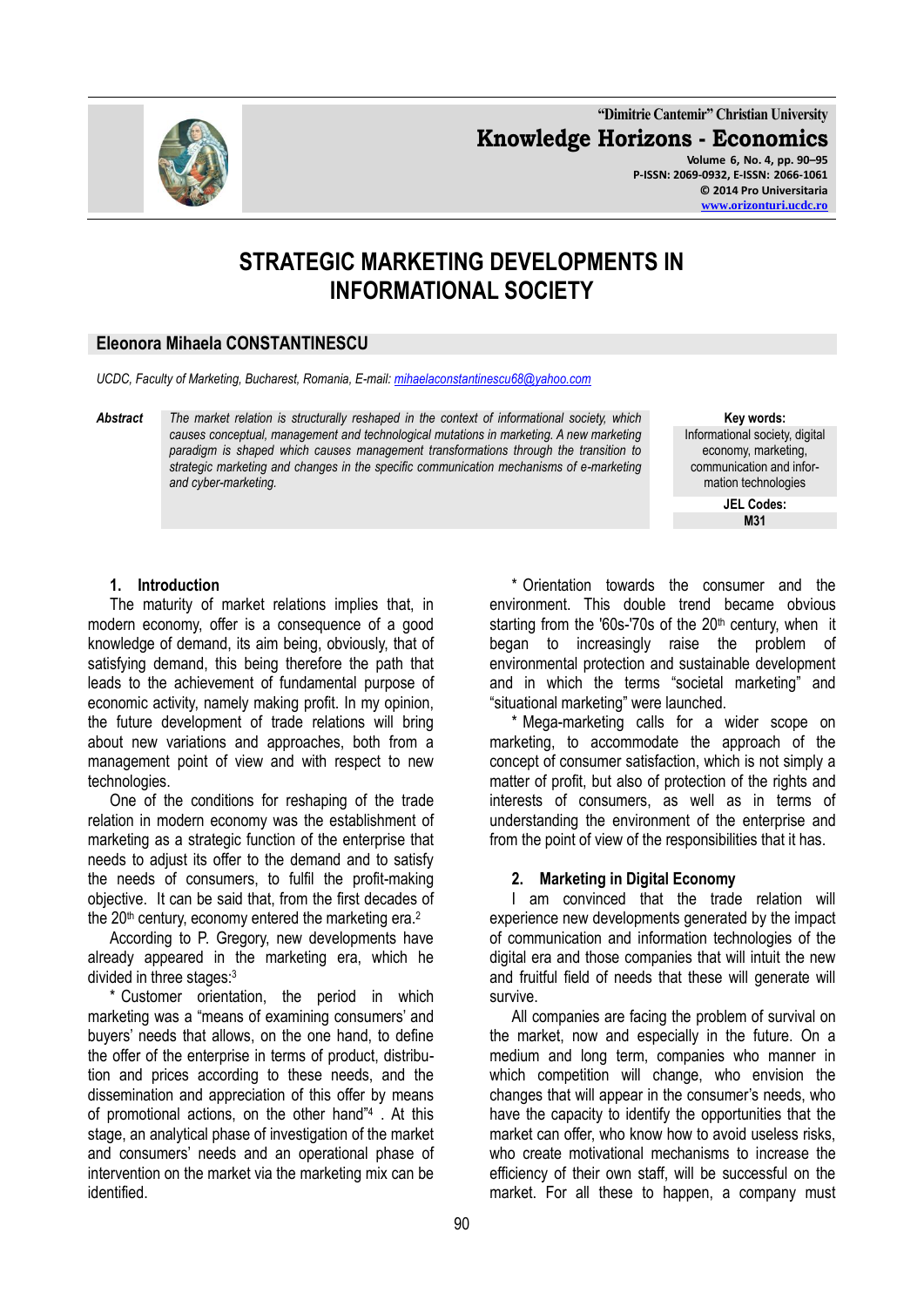"think" and act strategically.

There are authors<sup>5</sup> who make a distinction between strategic marketing and operational marketing that make up, together with the marketing system of the enterprise, the two components that interact and converge in order to achieve the general strategy of the enterprise. According to J.J. Lambin, the aim of strategic marketing is to analyze the existing needs of the market, the product-market relation, the real and potential market segments, the competitive advantage and the economic life cycle of the product. Strategic marketing is geared towards identifying a strategy that allows the development and increase of the enterprise's profitability.

Operational marketing is geared towards actual actions aimed at achieving the turnover forecasted by the company, using the most effective means/sales instruments, simultaneously with the reduction of sale costs. Operational marketing implies the execution of a marketing plan, of budgets for the marketing actions/campaign, compatible<sup>6</sup> with the marketing strategy and the general strategy of the enterprise.

For other authors<sup>7</sup>, operational marketing targets marketing actions that follow production, namely the marketing plan, promotional campaigns, budgeting of actions, of marketing, of sale and post-sale force activities, distribution, execution and application of the control plan.

In this context, strategic marketing precedes the creation of the product, production, the introduction, distribution and promotion of products on the market. At its turn, strategic marketing is preceded by survey marketing which draws a complex analysis of the market (the environment of the enterprise, the behavior of consumers, competition).

In the context in which shaping the activities of a company depends on the inputs received from the market, outside the market, marketing has a strategic role in the operation of the enterprise.

Nowadays, contractors are facing an extremely complex economic reality with a very accelerated dynamics, they must understand and anticipate the effects of economic and technological globalization at the level of the enterprise, react to the profound changes in the behavior of consumers generated by changes in the demographic structure (the aging of the population, the spread of celibacy and single parenthood), the fragmentation of markets, the emergence of new requirements of consumers generated by the growth of the level of information and of the level of education of the population. Furthermore, mutations appear in the distribution determined by the extension of retail networks and of the franchise system and of facilities provided by new communication and information technologies. Thus, the two forces that

have a decisive impact on the evolution of markets in contemporary economy, namely globalization and new communication and information technologies, produce new forms of interconnection and interdependencies in the business environment. In this context, businessmen have also been confronted in recent years with the rapid and global spread of the effects of the economicfinancial crisis, which made Philip Kotler and J.A. Casilione<sup>8</sup> propose a new management and marketing model, starting from the idea that "turbulence and, in particular, severe turbulence with its actual consequences - chaos, risk and uncertainty - represent the current normal state of industries, markets and companies".

While most authors conclude that marketing has a strategic role in the operation of the enterprise, a few conceptual clarifications must be made, namely specifying the existing distinctions between strategy, plan and politics. For J. Lendrevie, J. Levy and D. Lindon<sup>9</sup> , strategy "is a set of means of action used together, for reaching objectives against certain adversaries (direct or indirect competitors), so that, in their opinion, it has as a defining aspect, a confrontational dimension.

Unlike strategy, a plan has an applied, operational sense, being defined as "a list of precise actions, with terms and costs, a description of the means needed, as well as appointment of responsibilities".

To conceptually distinguish other types of actions at the level of the enterprise from those falling under the notions of strategy and plan, the three authors have also defined the term politics as "a set of decisions and rules of conduct adopted beforehand, for a certain period of time, in order to reach certain general objectives".

In my view the notion of strategy, although is routed in military thinking, can be used in the economic language, with less hostile objectives than those of defeating enemies on the market, first of all with positive aspirational purposes of conquest of markets. The context of globalization of communication and information technologies leads to the appearance of new needs. Not only economy is transformed under the impact of new technologies, but also the person who exists in the digital universe, in a virtual reality, discovers new types of needs and generates the creation of new markets.

In the context in which significant changes in the economy reality as an effect of the implementation of new communication and information technologies engender changes of conceptual paradigm, the need to project new strategic paradigms emerges.

The challenges of contemporary economy force contractors to identify a new strategic paradigm at the level of the enterprise<sup>10</sup> that allows them to evolve in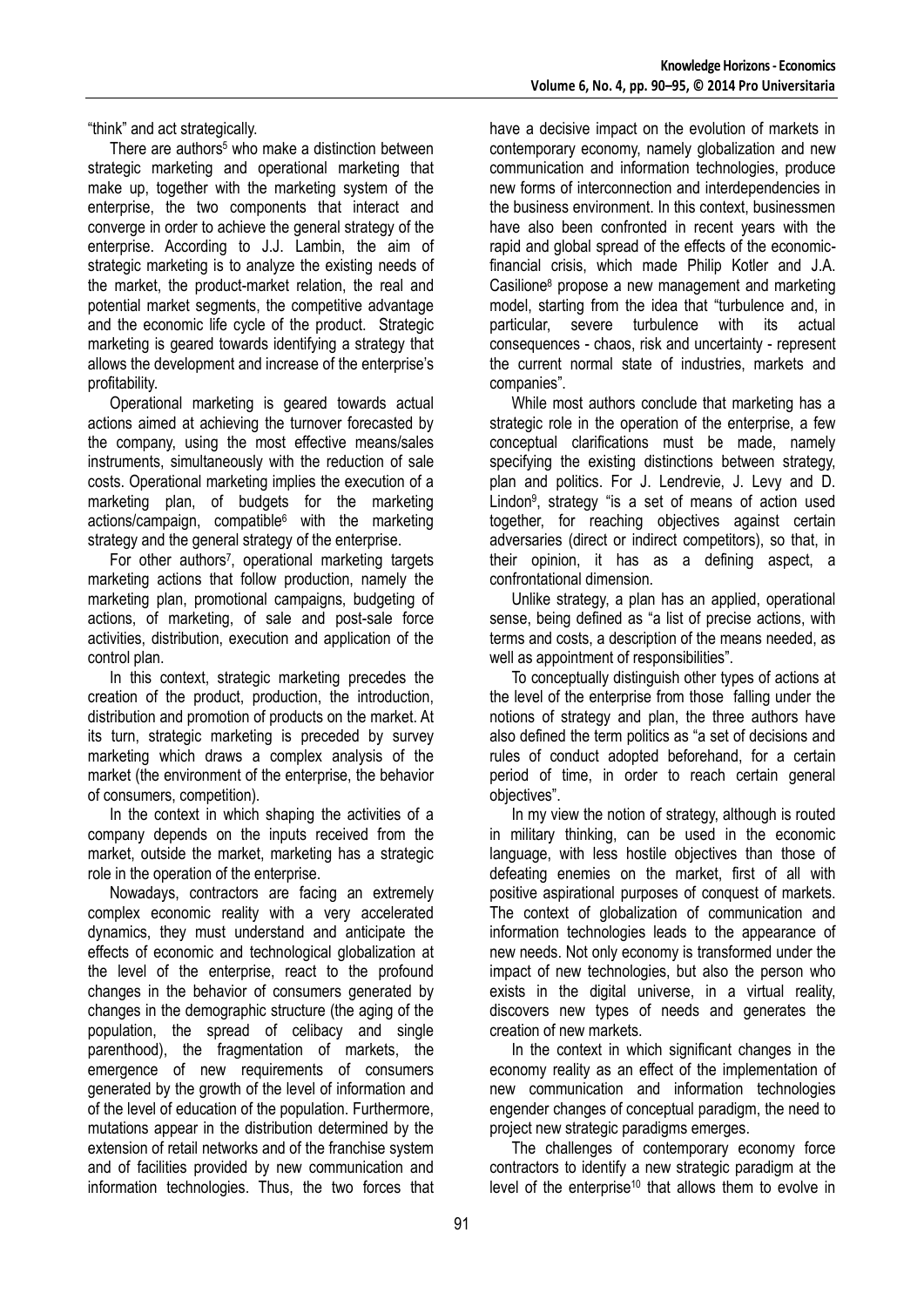terms of the strategic challenge from the redesign of their activities, to the regeneration of strategies, from organizational transformation to the transformation of fields of activity, from competition for a part of the market to competition for a part of favorable opportunities. As regards "finding the future, the new strategic paradigm implies the transition from a learning strategy to the strategy as movement, from the strategy as positioning, to strategy as forecast, from strategic plans to strategic architecture. According to these two authors, for mobilizing for the future, to apply the new strategic paradigm, the enterprise must make a transition from strategy as adequacy to strategy as flexibility, from strategy as distribution of resources to strategy as accumulation and effective use of resources.

The most important challenge for an enterprise that adopts a new strategic paradigm emerges during the actions of "discovery of the future ahead of others"<sup>11</sup> , when they should make a transition from competition in an existing field to competition with the purpose of influencing the analysis of future fields of activity, from the fight towards supremacy for products to the fight for supremacy in the field of essential competencies, from the increase of the share of new products that are successful to the increase of the weight of new knowledge about the market, from the reduction of the time of introduction on the market, to the reduction of the time of conquest of the global market.

The redefinition of the notion of strategy is also reflected in the promotion of new operational concepts, namely that of "strategic architecture" by which G. Hamel and C.K. Prahalad understand "a general model of structuring new functions, of acquiring existing competencies and of reconfiguration of relations with clients"<sup>12</sup> .

The new challenges of the market, the redimensioning and restructuring of marketing strategies require the creation of an elite management body capable of assimilating a new type of knowledge of economic reality, of managing an increasingly rich informational flow, of producing and applying complex solutions for adapting the production to the new requirements of the market, depending on the mutations that occur in the consumer's behavior.

Ana Lucia Ristea and Valeriu Ioan Franc<sup>13</sup> distinguish three strategic levels:

- the level of corporation/enterprise:
- the level of a field of activity/business;
- the functional level.

 If at a macroeconomic level, marketing does not have a lead role, at the level of the strategic business unit, marketing has a more important role, identifying the competitive advantages and coordinating the brand policy. At a functional level, the marketing strategy is

related to the other functions of the enterprise and uses the marketing mix to achieve the strategic marketing objectives.

To create an efficient marketing specialist, one must also know the main stages of elaborating a marketing strategy, since a manager who does not think strategically cannot occupy a place on the market. For some authors<sup>14</sup>, the process of preparation of marketing strategies is, at the same time, interactive, creative and iterative. The process is interactive since it involves a close collaboration of the marketing specialist with those that are responsible for production, the financial, distribution and human resources department. A company's need to survive on the market makes its entire staff work as strategic team.

The preparation of the marketing strategy is a creative process because the person responsible compares it with other types of strategies and must select the most feasible variants, but also because market success depends on its capacity to identify new types of actions that motivate the buyer to purchase a product/service, to take by surprise and to be a step head of the competition. Moreover, the preparation of the marketing strategy is also an iterative process, because it can be adjusted during the process of implementation, depending on the needs that appear on the market or during the operation of the company.

I want to add another feature of this measure, seeing that the design of a marketing strategy is also an integrating process for the other department strategies of the enterprise, representing the basis of the general strategy of the company.

According to the two authors<sup>15</sup>, the main stages of preparation of the marketing strategy are:

- analysis diagnosis;
- $*$ setting objectives;
- $\ast$ choosing the main strategic objectives;
- expressing and assessing the marketing mix;
- $\ast$ preparing and implementing short-term action plans.

The stage of analysis-diagnosis requires a review of the market, a competitive analysis and an internal analysis, and, by corroborating them, a diagnosis is established as a grounds for the second stage, namely the stage of determining the company's objectives. Then, we pass onto the third stage, of selecting the main strategic options that involve the establishment of the actual targets, the company's position and determining the sources of income, in order to choose the company's priorities.

In the fourth stage, the marketing mix is formulated and assessed, a process which involves the integration of product, price, distribution, communication and sale strategies. For a more in-depth description of the fourth stage, the synthetic analysis made by Ana-Lucia Ristea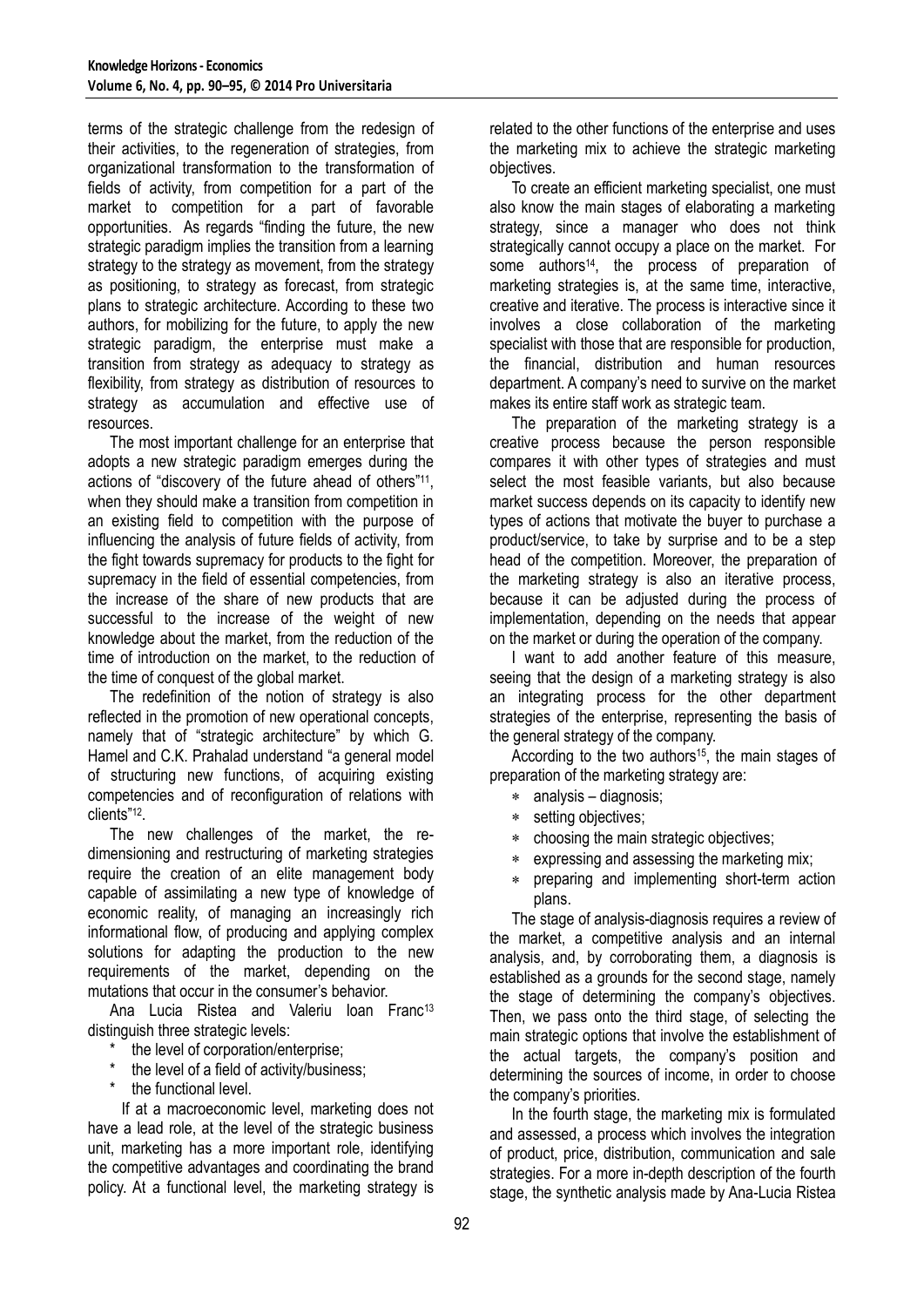and Valeriu Ioan Franc<sup>16</sup> is remarkable. Each of the strategies of the marketing mix components is the synthesis of other competent strategies. Product strategies incorporate the strategies related to assortments and ranges of products, strategies that target the life cycles of products, strategies related to the creation of new products, as well as strategies related to the performance and quality of products.

Price strategies incorporate strategies of launching new products, strategies based on a cost, demand and competition analyses.

Distribution strategies incorporate basic "push"/"pull", intensity and channel structure strategies, communication strategies are achieved on the basis of advertising, human relations and sale promotion strategies, and sales strategies are created on the basis of the strategy of operation of the sale force which is in a current-potential consumer relation.

Only by means of a correct fulfilment and implementation of an effective marketing strategy can a company reduce the risk of the market. This does not mean that the adoption of any marketing strategy and of a model that materializes a strategic marketing plan, guarantees market success. "In other words, the models should not be used for the sake of using them. Each is and will remain an instrument which, combined with experience and theoretical knowledge and used at the right time, can help organizations run their businesses successfully"<sup>17</sup> .

The success of a marketing strategy depends, to a very large extent, on the manner in which it is implemented, a complex process that requires the integration of all decision and operation mechanisms within the enterprise, the management capacity of drawing up an efficient implementation plan, a practice proving that the process of implementation of a marketing strategy is longer than the process of elaboration.

Taking as source L.G. Hrebiniak <sup>18</sup>, Ana-Lucia Ristea and Valeriu Ioan Franc <sup>19</sup> identified eight areas in which it is appropriate to act to be successful in the implementation of the marketing strategy:

- The execution of a model that guides decisions or strategy implementation actions.
- Drawing a correct link between strategy and its implementation, in the sense that the strategy is the engine of implementation.
- The effective management of all changes, including of those from the culture of the organization.
- The correct approach of the notions of "power" and "influence" at the level of the organization.
- The creation of organizational structures that  $\star$ manage the data flow, the integration of the team's actions and the clear statement of

responsibilities.

- $\ast$ Creating testing, feedback and control mechanisms.
- Stimulating the actions that lead to the creation of a culture that supports change.
- Applying a management geared towards imple- $\star$ mentation and cultivating a leadership spirit.

# **3. Conclusions**

We are at a time in the evolution of the trade relation in which those who want to identify buyers for products and services they provide, must master demand and demand trends, micro-economy and macro-economy, must relate strategically to the market, create integrating strategies and have the capacity to implement them. I could say that the market is launching a more complex challenge for those who know how to manage risk, that the entrepreneurial spirit will be strengthened by this stage of market maturation in order to adjust to the mutations generated by the globalization of communication and information technologies.

In the context of informational society, the implementation of information and communication technologies becomes an important condition not only for increasing business competition, but also for maintaining it on the market. Digital economy is supported by electronic businesses, and businesses have an increasing digital dimension.

At the level of the enterprise/organization, new technologies alter not only the production/services system, but also the decision-making mechanisms. Marketing experiences severe transformations in digital economy which require a serious reconceptualization. New information technologies and their globalization lead to a reshaping of business, including in the field of instruments and marketing strategies.

The acceptance of the possibility of existence of knowledge beyond human cognitive capacities<sup>20</sup>, beyond capable intelligent artefacts of valid knowledge led to a change of paradigm which broadens the horizons in understanding reality. At the same time, reality is loaded with a more substantial virtual content, the environment we live in becomes increasingly intelligent, and intelligence more artificial.

In a knowledge-based economy, the relationship between economic theory and reality becomes more complex, as the economic environment becomes more intelligent. It has become a reality that humans live in an increasing intelligent environment, but the nature of this intelligence is, to a larger extent, artificial.

 The economy based on knowledge can be defined as the economy which exceeded the threshold of development beyond which knowledge is a fundamental resource.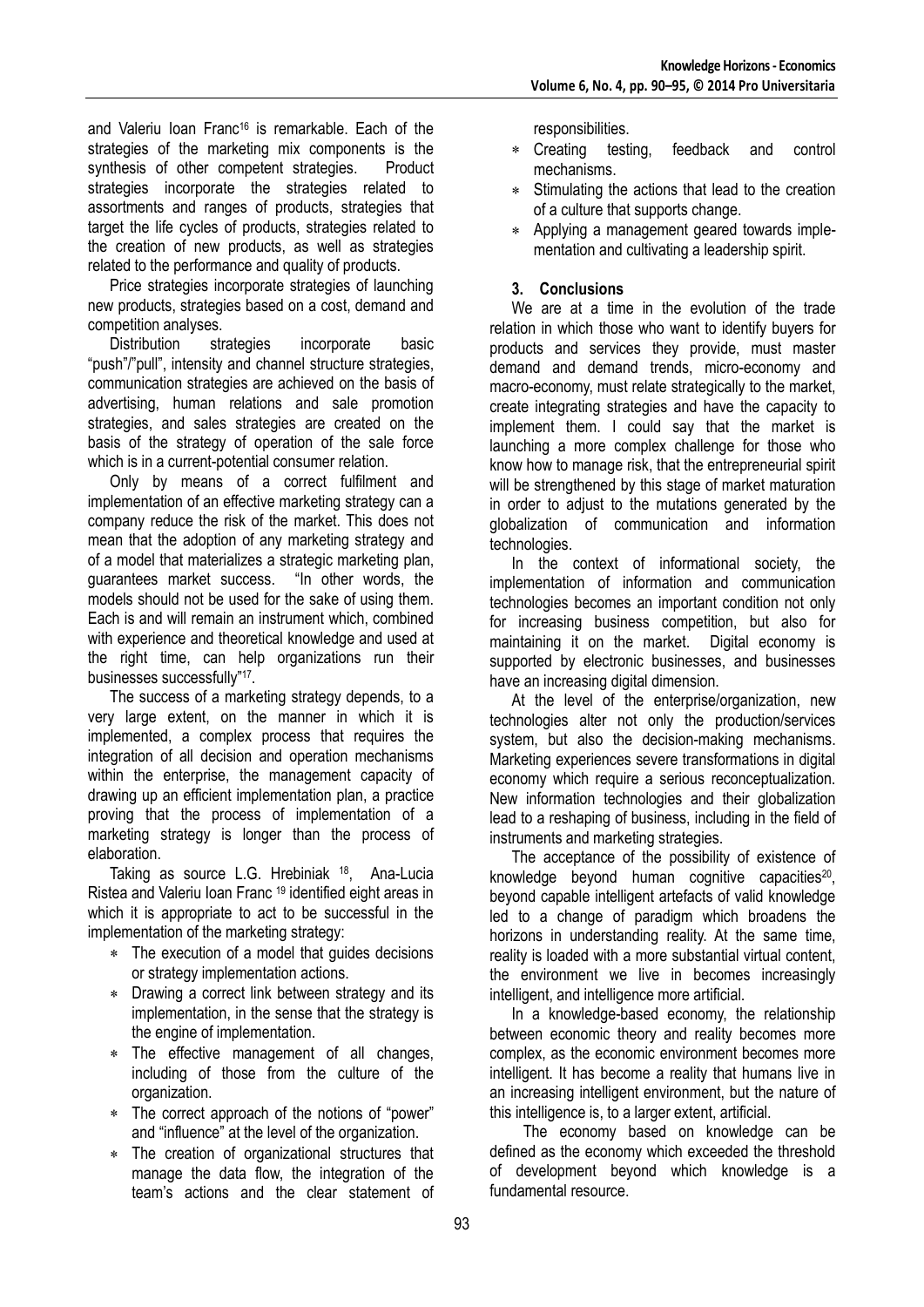Information technology and communication (IT&C) is an infrastructure created on the basis of scientific knowledge, which disseminates this knowledge at a global level. Therefore, knowledge becomes a fundamental resource, a means of production and a product in the new economy. At a global level economy is restructured by the appearance of new branches, the establishment of new technologies and resources and by changing the structure of the labor force. For the first time in history, the question of anticipating the directions of development of the economy by elaborating strategies arises, as well as the introduction of new interdisciplinary coordinates, of sustainable economic development that ensures the preservation of the environmental conditions and resources to the benefit of future generations.

If at a macroeconomic level, knowledge management is materialized in national and transnational development strategies, at the level of the enterprise, the implementation of IT&C specific to the information society generates a new type of organizational management, as well as the change of traditional working relations.

The operation of a cyberspace company changes competitive climate as well as the marketing instruments and strategies radically. Cyberspace is a new territory, which can balance out companies with a flexible behavior which are, most of the times, small and medium enterprises. We are also experiencing a revolution in marketing, since the globalization of internet access allows the gradual substitution of traditional and costly marketing solutions (door-to-door trade, advertising on consecrated media channels and outdoor advertising), by digitally accessing potential consumers and publicity in the virtual space. The strong development of electronic commerce (e-commerce) is a direct consequence of the fact that human life is moving increasingly more in the virtual reality.

In the technological context of informational society, the definition that Philip Kotler gives to marketing, namely "human activity directed at satisfying needs and wants through exchange process "21, can also be read in the context of new meanings. The consumers' needs and the characteristics of the process of exchange of merchandise are going through an intense process of transformation. We need more intangible goods that belong to a virtual reality, and commercial exchange occurs increasingly more on channels that incorporate digital technology.

In the same context we can also speak of a reshaping of the components of the marketing mix and of their manner of interaction: the product incorporates more and more digital technology and can be in itself an intangible good, prices will be established on the basis of new cost structures, and payments, from

instruments to currencies, will be digital payments (it is very interesting what will happen in the near future with the bitcoin digital currency), distribution channels experience an intense restructuring determined by digital technology and, in certain cases, they can be integrated fully, allowing the instantaneous and free distribution of intangible products, and promotion instruments have an accelerated dynamics of transformation in directions generated by the use of new technologies.

Electronic business also has vulnerabilities that need to be identified and anticipated. As money and products/services move in virtual space, new crimes emerge. Cybercrime is a consecrated term in specialized literature which designates a wide range of crimes that occur in cyberspace. Theft and virus infection of all types of documents that circulate electronically, threaten the operation and security of companies and organizations. New forms of economic espionage appear, as well as new types of anticompetitive practices. There is a need for a new profession at a company level, that of communication security specialist (large companies have departments dedicated to handling this problem).

In the digital era, not only new approaches appear in the concept of marketing, but also new terms, such as e-marketing (to designate marketing activities performed via internet) and cyber-marketing (designates marketing activities carried out by means of communication and information technologies), and budgets destined for marketing address more and more the new needs of communication with the target public. The possibility of internalizing digital technologies will broaden the conceptual and practical horizons for marketing and will create a new scope and structure for marketing strategies.

Consequently, in a knowledge-based economy, as the economic environment becomes more and more intelligent, we are experiencing a reshaping of business and, implicitly, of marketing instruments and strategies. It is important to anticipate these changes to give theory a chance to be a step ahead of reality.

#### **References**

Bauman, Z., *Globalizarea şi efectele ei sociale,*  Editura Antet, Filipeştii de Târg, 2005.

Bădescu, I., *Mari sisteme sociologice europene,*  Editura Universitatății din Oradea, Oradea, 1999.

Idem, *Istoria sociologiei,* Editura Economică, Bucureşti, 2002.

Badescu, I., MIHAILESCU, I., (coord), *Geopolitica, Globalizare, Integrare,* Editura Mica Valahie, Bucureşti, 2003.

Beli, N., *Globalizarea în gândirea economică europeană,* Editura Academiei Române, Bucureşti,